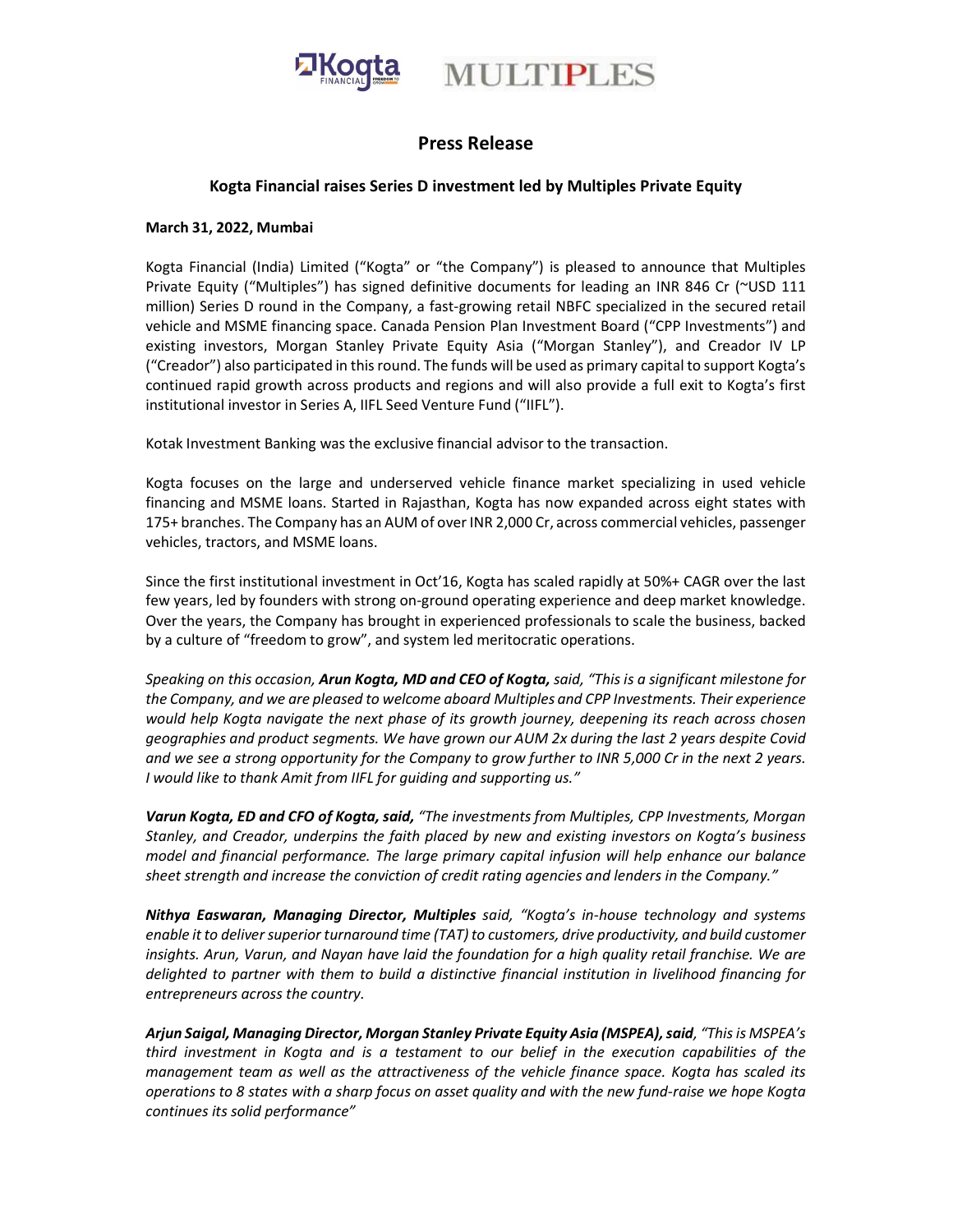



Robin Agarwal, Director at Creador, said, "Since our initial investment, Kogta has continued its industry-leading growth trajectory while effectively managing several macro disruptions. The Management team's understanding of its target customer segment, coupled with its investments in developing the franchise, positions the company well for superior growth over the next few years. We look forward to working with the Kogta family and new partners on this journey together."

Amit Mehta, Principal at IIFL Asset Management Ltd, said "As the first institutional investor in the company we backed a strong credit culture and the team's execution capability to capture the opportunity in Vehicle finance and MSME space. Under the leadership of Arun & Varun, the Company has exhibited profitable growth despite multiple headwinds. As we exit our investment, we remain confident that Kogta will continue to deliver high quality growth."

#### About Kogta Financial (India) Limited

Kogta Financial (India) Ltd is one of the fastest growing NBFCs in the vehicle finance and MSME financing market. Founded in 1996, the Company was built by a team of three dynamic entrepreneurs. Kogta is currently steered by the next generation leaders along with its experienced and innovative Management Team. Based out of Jaipur, the Company has served over 2,00,000 customers through a network of 175+ branches.

For more information, visit https://www.kogta.in/

#### About Multiples Private Equity

Multiples is India's leading private equity platform distinguished by its long and successful experience of partnering with Indian entrepreneurs. Multiples was founded in 2009 and during this decade has backed 25+ Indian businesses to build aspirational, distinctive, and responsible businesses. Multiples focuses on core sectors of financial services, pharma & healthcare, consumer and technology. Some of Multiples' distinctive investment partnerships include PVR, Delhivery, Encube, Dream Sports, Quantiphi, Vastu Housing Finance, Cholamandalam, APAC, Zenex, Licious, MoEngage. For more information, visit www.multiplesequity.com

#### About Morgan Stanley Private Equity Asia

Morgan Stanley Private Equity Asia ("MSPEA") is one of the leading private equity investors in AsiaPacific, managing third party money funds, having invested in the region for over 20 years. MSPEA invests primarily in highly structured minority investments and control buyouts in selected companies. The experienced investment team is led by senior professionals with extensive industry relationships, in-depth market knowledge and the ability to apply international investment principles within each local context. MSPEA has offices in Hong Kong, Beijing, Shanghai, Seoul, Mumbai, Bangkok and New York, and leverages the brand and global network of Morgan Stanley.

#### About Creador IV LP

Creador is a private equity firm focused on long-term investments in growth-oriented businesses in Southeast Asia and South Asia. More information on Creador can be found at www.creador.com

#### About IIFL Private Equity

Since the launch of its first Private Equity fund in 2016 IIFL Asset Management has emerged as a strong Private Equity platform and track record in a relatively short period of time. The fund has made several marquee and successful investments in companies across Financial Service, Consumer & Healthcare space. IIFL Private Equity fund has now emerged as partner of choice for Entrepreneurs & Promoters of Mid-Market companies looking for growth and for Investors looking to capitalize on the strong returns that the Mid-Market space in India offers.